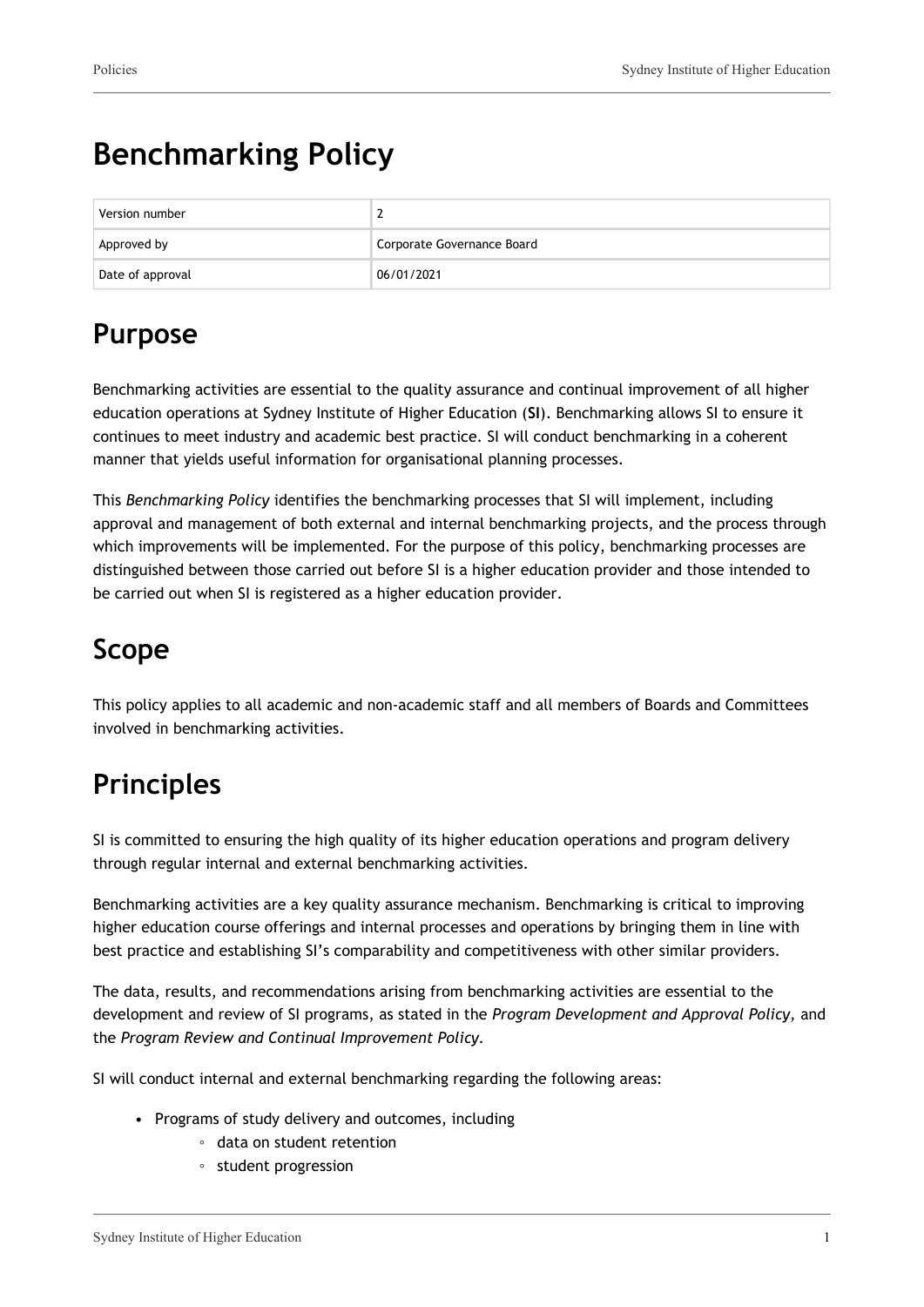- student satisfaction
- student assessment trends
- admission and entry requirements
- Operational processes, including
	- policies and procedures
	- governance and committee structures and oversight
	- institutional research performance
	- academic quality indicators
	- staffing and professional development
	- student support provisions
	- levels of library and learning resource provision
	- learning and teaching infrastructure.

Before SI is registered as a higher education provider, benchmarking activities will be limited to only publicly-available information of other providers for comparison against SI's activities. It is anticipated that after SI is registered as a higher education provider, benchmarking against a much wider set of indicators (those listed above) will be carried out through formalised benchmarking partnerships that allow the exchange of data not publicly available.

Benchmarking activities must be structured to include the following elements:

- Alignment with the strategic direction, missions, and values of SI
- A clearly defined purpose and timeline
- A clearly defined process including monitoring, review and implementation of improvements
- Defined and measurable benchmarking criteria established
- Confidentiality for benchmarking partners
- Mutual benefit with benchmarking partners

### **Procedures**

#### *Approval of Benchmarking Projects*

Benchmarking for any given SI program must be approved by the relevant Program Director and Dean.

Benchmarking for non-academic operations must be approved by the Quality and Compliance Coordinator and President.

#### *Management of Benchmarking Projects*

The parties involved in the benchmarking activities must sign an agreement regarding what information may be accessed and utilised, the specific benchmarking criteria, and any conditions of the project.

Benchmarking of academic operations is managed by the *Program Advisory Committee*.

Non-academic benchmarking exercises are generally internal and are managed by the relevant members of the *Executive Management Team*.

The position or body responsible for a benchmarking project must provide a full report for the *Corporate*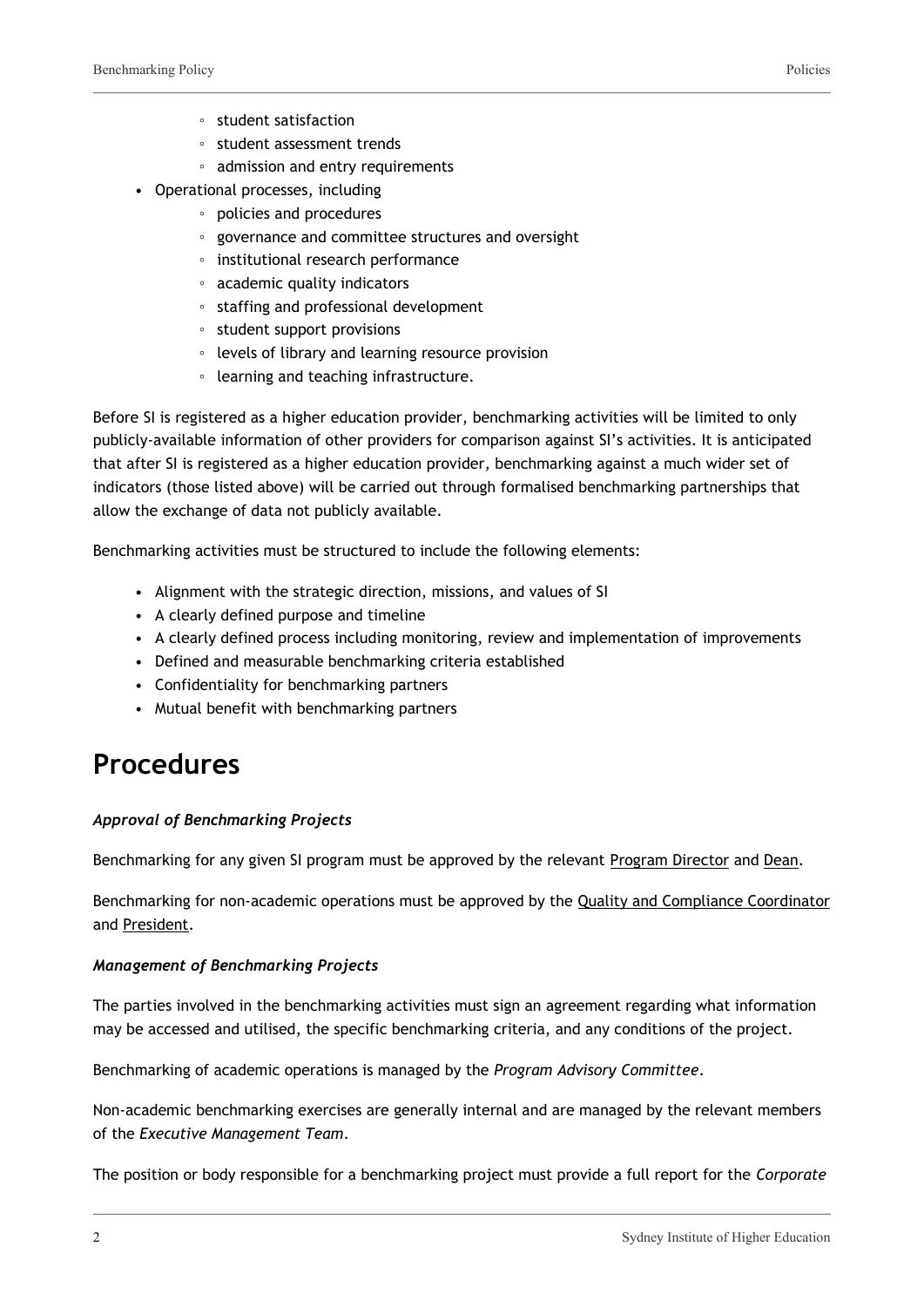*Governance Board* and *Academic Board*, and this report must be available for all SI staff to access.

#### *External Program Benchmarking*

The following aspects of SI higher education program offerings will be benchmarked against courses offered by comparable providers:

- Entry requirements and admissions processes
- Study modes and delivery locations
- Program structure
- Program content
- Program fees
- Program and subject learning outcomes
- Assessment strategies
- Data relating to student progression, achievement, retention and completion rates
- Data from student feedback surveys

SI's benchmarking activities will be limited to mostly external course benchmarking against the abovelisted data before SI is registered as a higher education provider, as formal benchmarking partnerships will not be in place before registration. Benchmarking before SI is registered as a higher education provider will be limited to comparison against publicly available information only.

When SI forms benchmarking partnerships, additional external benchmarking may be undertaken in regards to operational matters such as:

- Operational indicators, including:
	- Staffing levels
	- Recruitment and promotion criteria
	- Promotion criteria
	- Staff satisfaction
	- Institutional and individual key performance indicators
	- governance and committee structures and oversight
	- academic quality indicators
	- levels of library and learning resource provision
	- student support provisions
	- learning and teaching infrastructure.
	- Overall research performance
	- Policies and procedures and the effectiveness of their implementation.

#### *External benchmarking partners*

External benchmarking partners must:

- Be a reputable organisation with good outcomes that align with industry best practice
- Have a comparable size and scope of operations
- Be willing to share information and data about their higher education operation, practices and student outcomes

SI must also conduct benchmarking against the standards of universities which embody best practice and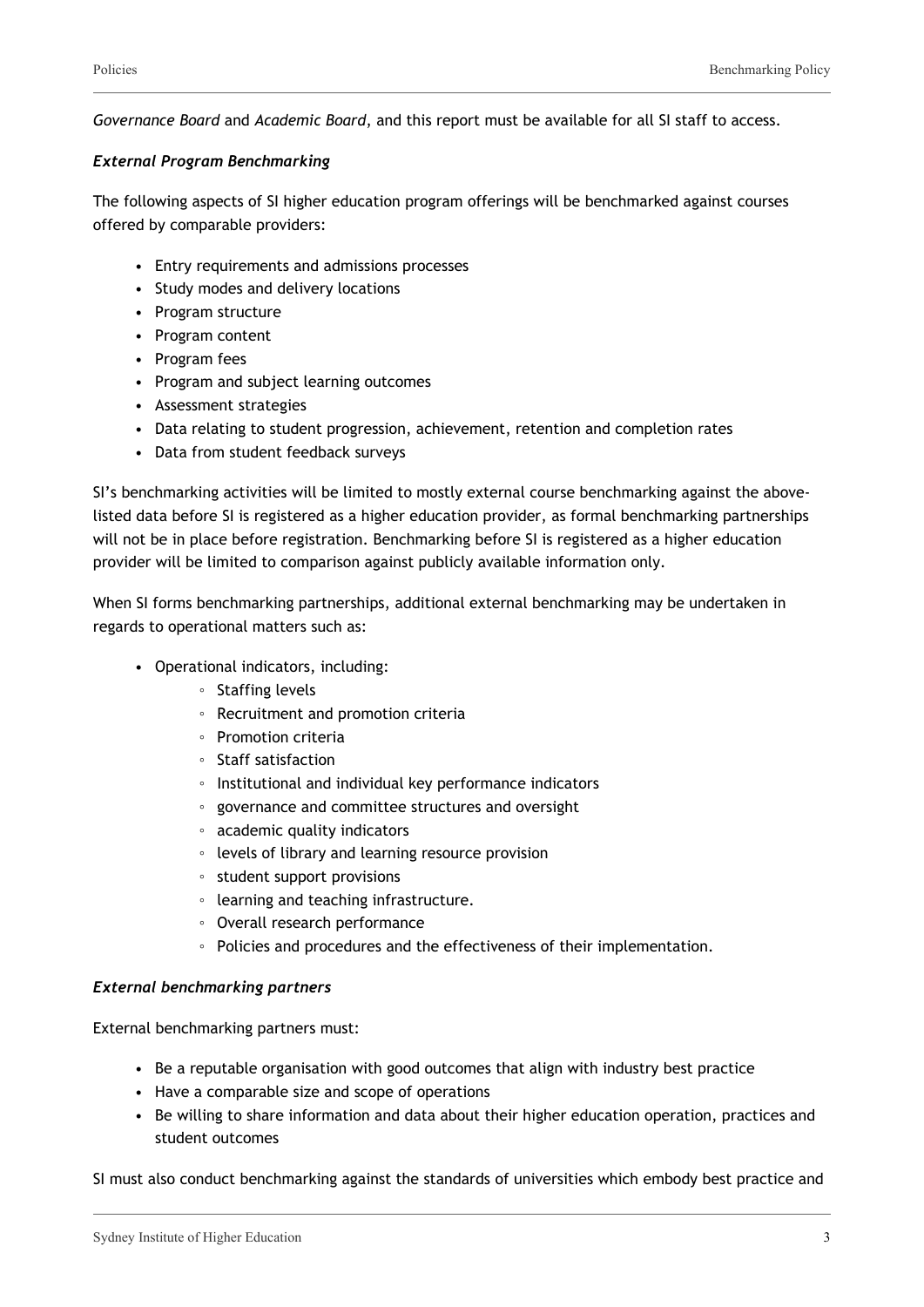academic standards in Australian higher education.

#### *Internal Benchmarking*

SI conducts internal benchmarking on an annual basis with regard to:

- Assessment tasks and pedagogical tools used across different SI programs
- Student retention, progression, completion rates, and feedback data across different programs
- Employee satisfaction across different areas of operation
- Staffing levels and promotion criteria across different areas of operation
- Policies, procedures, and processes utilised by different areas of operation

#### *Improvements*

Recommendations arising from benchmarking activities must be carefully considered for implementation by the relevant Boards and Committees as part of ongoing review and improvement cycles, in accordance with the *Compliance Calendar*.

Any decision against implementing recommendations must be communicated to all parties with reasons for the decision.

### **Policy Implementation and Monitoring**

The *Corporate Governance Board* delegates responsibility for the day-to-day implementation of this policy to the Provost.

The *Corporate Governance Board* will review all periodic reports from relevant committees and staff members.

Additionally, the *Corporate Governance* will review all relevant student complaints, concerns raised by staff members, and instances of student or staff misconduct on an ongoing basis.

The *Corporate Governance Board* must ensure that findings from these monitoring activities are taken into account in planning, quality assurance and improvement processes.

### **Definitions**

**Academic Board:** the governing body responsible for academic matters, including learning and teaching, program approval, workforce planning, academic staff appointments, research and professional development, academic policies and procedures, overseeing student grievances and appeals processes. The *Academic Board* advises the *Corporate Governance Board* on academic matters.

**Academic staff:** staff employed at SI in a learning and teaching or research capacity.

**Benchmarking:** a process of comparing practices, processes and performance outcomes for the purpose of identifying comparative strengths and weaknesses in order to develop and improve academic quality and performance.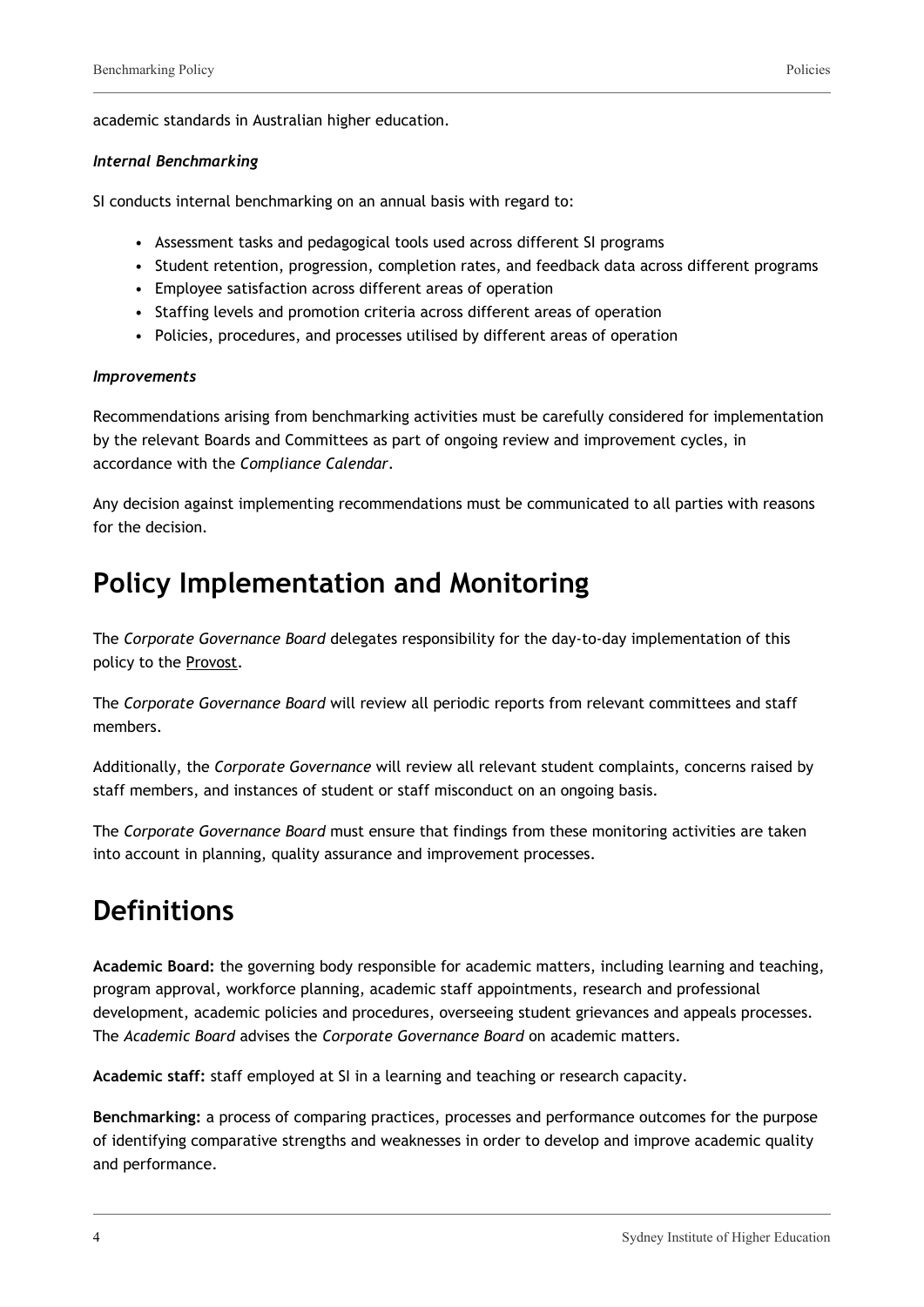**Corporate Governance Board:** the governing body responsible for oversight of all higher education operations, including the ongoing viability of the institution and the quality of its higher education delivery. The *Corporate Governance Board* guides management and delegates responsibility for academic matters to the *Academic Board*.

**Program Director:** the most senior academic staff member responsible for the delivery of a specific unit at SI. The Program Director is responsible for the planning and development of a unit, particularly unit curriculum information, and works in conjunction with other senior academic staff.

**Program Monitoring Committee:** a committee responsible for reviewing student complaints, grievances and appeals, and monitoring, collating and reporting data on student performance and courses.

**Dean:** the most senior member of academic staff at SI who is the principle point of contact between the *Corporate Governance Board*, the *Academic Board*, and academic staff.

**Learning and Teaching Committee:** An academic management committee that reports to and advises the *Academic Board*, responsible for monitoring the quality of learning and teaching at SI including progress towards achieving objectives of the *Learning and Teaching Plan* and the adequacy of all forms of support for learning and teaching present at SI.

### **Review schedule**

This policy will be reviewed by the Corporate Governance Board and Academic Board every three years.

| Version History |                            |                |                                |                   |  |
|-----------------|----------------------------|----------------|--------------------------------|-------------------|--|
| Version number: | Approved by:               | Approval date: | Revision notes:                | Next review date: |  |
|                 | Corporate Governance Board | 13/11/2017     |                                | 13/11/2020        |  |
|                 | Corporate Governance Board | 06/01/2021     | No change.<br>Periodic Review. | 06/01/2024        |  |

| ▲ Related Documents  |                                                 |  |
|----------------------|-------------------------------------------------|--|
| $\bullet$            | Academic Governance Policy                      |  |
| ☞                    | <b>Benchmarking Policy</b>                      |  |
| $\bullet$            | Program Development and Approval Policy         |  |
| $\bullet$            | Program Review and Continual Improvement Policy |  |
| $\bullet$            | Dean                                            |  |
| $\bullet$            | Program Director - Business                     |  |
| ☞                    | Program Director - ICT                          |  |
| $\ddot{\phantom{1}}$ | President                                       |  |
| ☞                    | <b>Quality and Compliance Coordinator</b>       |  |